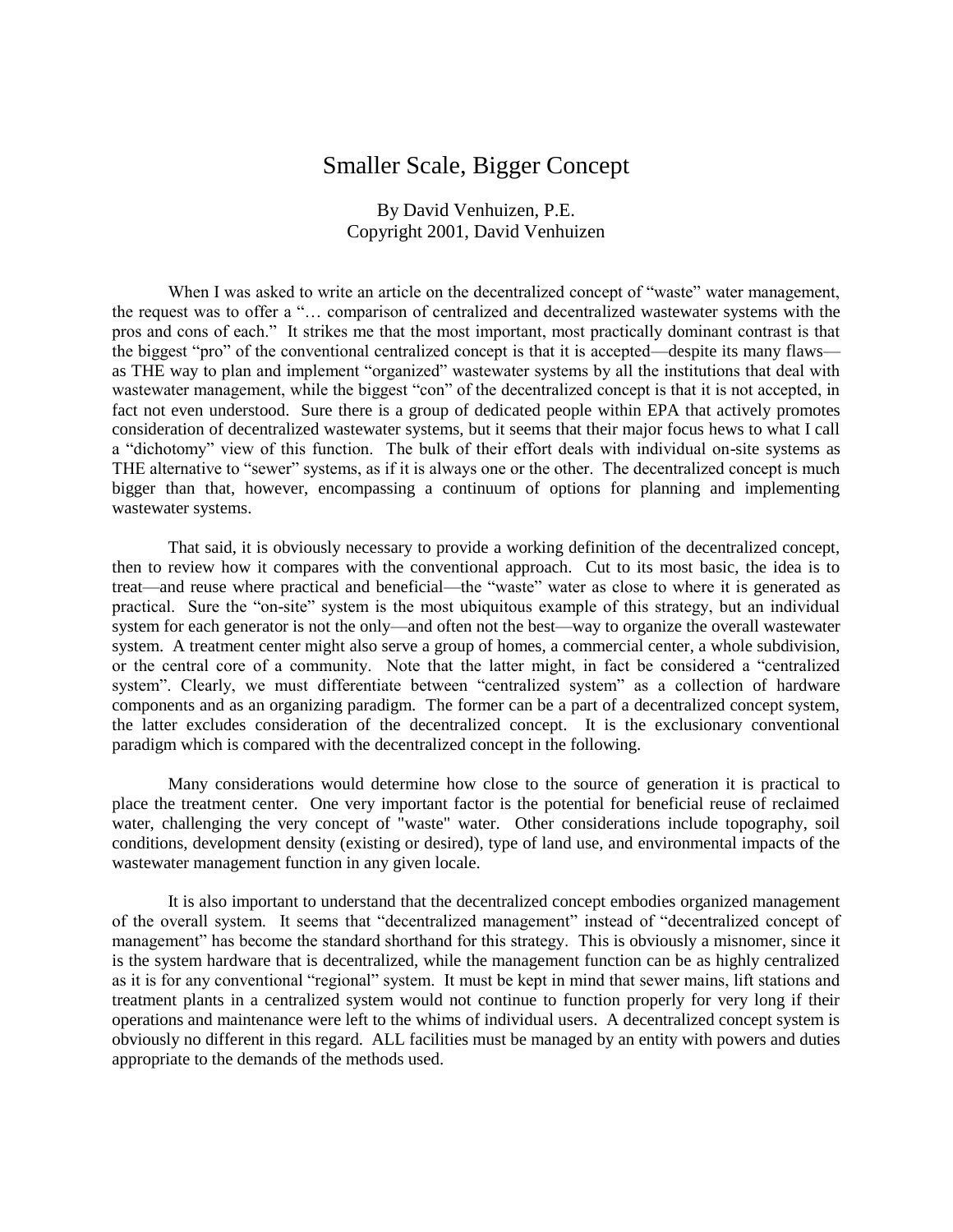## Venhuizen – Smaller Scale, Bigger ConceptPage 2

An immediately obvious difference in the two strategies is that the decentralized concept eliminates a very large portion of the very expensive conveyance system required to execute the conventional centralized strategy, a system which does nothing but move pollution from point to point. Actually, we are finding out that the conventional collection system does more than just move pollution it seems that it also distributes it. In his keynote address at the ASAE Ninth National Symposium on Individual and Small Community Sewage Systems, Dr. George Tchobanoglous stated that, due to leaking sewers, the whole water table of the Los Angeles basin is contaminated at a low level. This highlights that the collection system, besides consuming a large majority of the investment in a conventional, centralized system, is itself a potential environmental and public health hazard. This is rich irony, since the original reason for being of "the sewer" was to eliminate public health problems by piping the wastewater "away".

Another major difference in the two concepts is that, in a conventional centralized system large flows are routed through one main or one lift station or one treatment plant. Therefore, the consequences of any mishap are often "large". I have often said, not entirely tongue-in-cheek, that the rationale for a "regional" system is to get all this stuff together in one place where it can REALLY do some damage. By contrast, flows at any point in a decentralized concept system generally remain very low, so that the consequences of any mishap would be "small".

In any case, the likelihood of mishaps—leaks, bypasses, overflows, etc.—would be lower in a decentralized concept system. A major feature of the concept, at least as I envision and practice it, is the almost exclusive use of effluent sewers for any conveyance that is required, and the use of more "failsafe" treatment methods. The conveyance system that remains is built "tight" with cleanouts in place of manholes, and is smaller, of more limited extent and carries only liquid effluent. Thus, it presents a much lower potential for leaks and overflows, and it also minimizes infiltration/inflow and the problems caused by wet weather surge flows in conventional systems. Because treatment centers are dispersed, lift stations are eliminated or greatly reduced in number in a decentralized concept system, further lowering the potential for bypasses.

―Fail-safe‖ treatment methods are those that, by their very nature, are resistant to bypassing poorly treated effluent. An excellent example of this is the contrast between a biofiltration system (e.g., a ―sand‖ filter)—the type of technology highly favored for use in the decentralized concept—and the activated sludge plant most often used at the end of conventional centralized collection systems. The activated sludge plant depends for its treatment effect on very few trophic levels of organisms, living in concentrations far higher than found anywhere in nature, so the process is inherently unstable. It depends upon constant inputs of energy and close attention to process function in an attempt to prevent "upsets" which can happen quite quickly if optimal conditions are not maintained. Typically there is no physical barrier to passage of poorly treated effluent in that treatment system, so any upset results in release of poorly treated effluent in short order. Once off track, it often takes some time for the process to "settle" down" and all the while an out of compliance discharge is occurring. By contrast, the biofiltration system depends upon many trophic levels of organisms for treatment and is fairly low rate, so it is inherently stable. The filter bed also presents a physical barrier to passage of poorly treated effluent. The major failure mode is clogging of the filter bed, a condition that generally builds up very slowly, affording the operator the opportunity to conduct required maintenance essentially at his leisure. When properly designed and loaded, maintenance requirements would be minimal and filter runs of several years should be expected. Insightful design of the filter bed system allows the bed to be restored to normal function quite expeditiously at the end of a filter run, taking the bed out of service for only a few hours.

By such judicious choice of technologies, the presence of many small dispersed treatment centers which the decentralized concept may entail would not create the untenable operations and maintenance liability that the concept's detractors claim. Of course there would be an organizational challenge in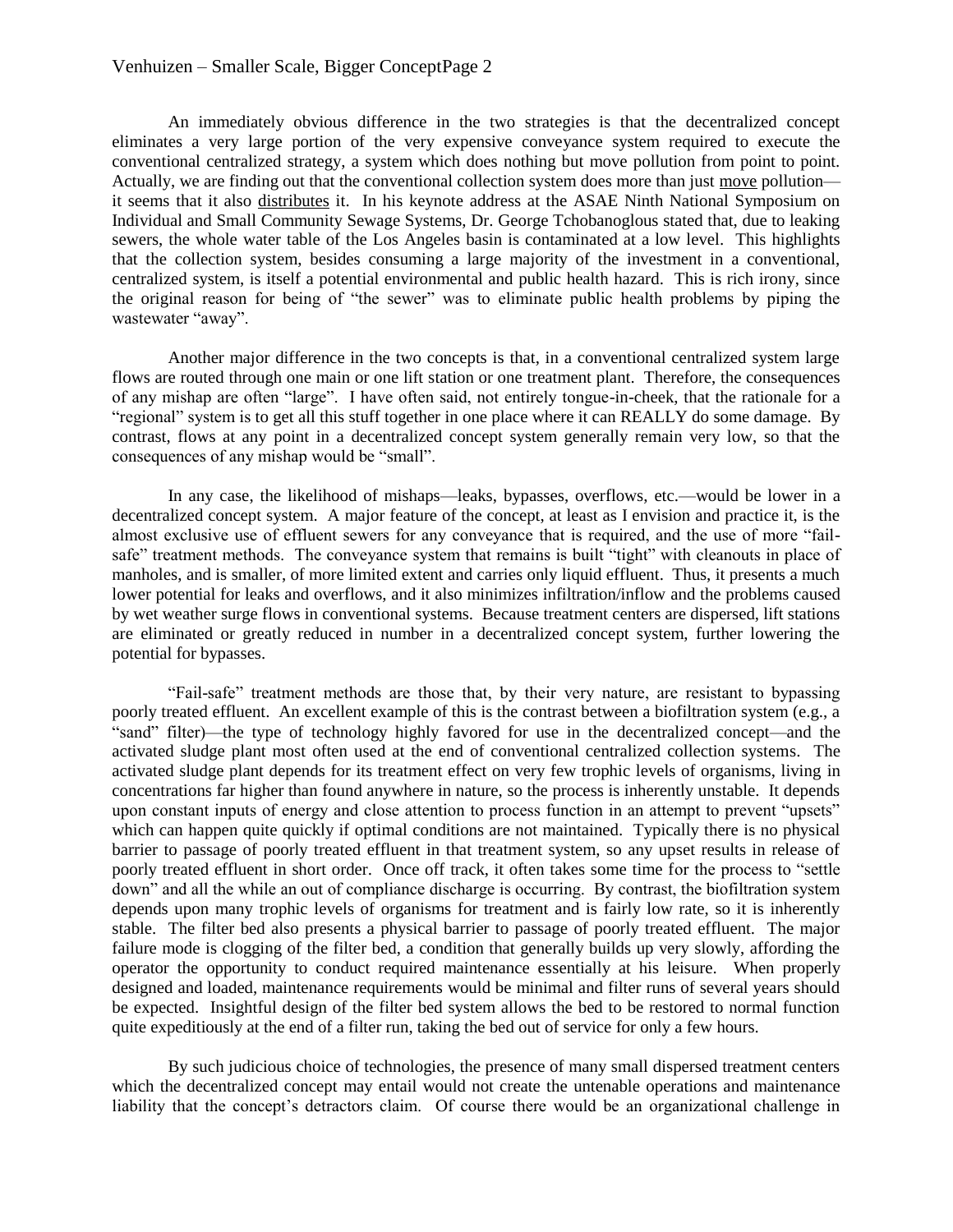setting up the management system to address dispersed treatment centers, and that is probably the biggest reason why this alternative concept is resisted by operating entities, engineers which serve them, and regulators which permit and oversee them. They feel they can maintain better control over a single centralized facility than they could over many dispersed facilities. That view is colored, I believe, by experience with conventional treatment methods and lack of familiarity with "alternative" methods. And, as just reviewed, that "control" of conventional technologies is often illusory.

Through the elimination of much of the conveyance system, the use of lower cost effluent sewerage systems, and the use of low maintenance treatment methods that are cost effective to deploy at small scale, a decentralized concept system will quite often be far less expensive to install and to operate and maintain than a conventional centralized system. Many examples of this have been generated all over the country. Perhaps the greatest testimony to the institutional resistance to the decentralized concept is that these cost advantages are not compelling; rather, uncertainties about how to manage the system and/or a view that anything but "the sewer" is a secondary good tend to dominate the considerations. I clearly recall the time a woman stood up during a meeting and asked, "Why don't we just pay more and get a real sewer system?"

Besides the environmental and fiscal aspects, a number of "societal" factors differentiate the two concepts. One, referred to previously, is that beneficial reuse of effluent can become more cost efficient when integrated into the decentralized concept. The reclaimed water would be made available throughout the service area, nearer to points of potential reuse, decreasing the cost of the redistribution system. Nonpotable demands such as landscape irrigation, toilet flush supply, and cooling tower makeup supply could be served with appropriately treated reclaimed water. In many areas, this could be a significant contribution to the regional water economy, a factor that will likely become more important as fresh water supplies become increasingly strained worldwide.

Regarding water conservation, a little noted feature of using decentralized concept systems is that they would accommodate any level of water conservation found to be economically attractive or ecologically necessary. Only liquid effluent is transported, so reduced wastewater flows due to water conservation measures would not cause clogging problems in the collection system, as has occurred in conventional centralized systems.

A decentralized concept system can also be easier to plan and finance. Each project would be small in comparison to the typical "regional" system expansion. The management needs of each area or new development would be considered directly and could be generated independently. Also, much of the cost of the decentralized concept system could be privatized to those who directly benefit from those investments, or assigned directly to the activity generating new demands on a much fairer basis. Quite often, the full cost of conventional centralized system expansion and upgrading is "buried" in bonds and service charges which are born by all customers regardless of whether the expansion project benefits them in any way except to keep the overall system in compliance.

Another aspect of public financing is the time value of money. In a decentralized concept system, capacity expansion—and therefore capital requirements—would track actual demand much more closely than it typically does in a "regional" system. In centralized systems, considerable investment is often required to build facilities that would not be fully utilized for many years to come.

The decentralized concept also provides greater flexibility to address a variety of situations within a service area in the most cost efficient, environmentally sound and societally responsible manner. With the system facilities decentralized, there would be no compelling reason to impose a "one size fits all" management approach. Different strategies could be employed in various parts of the service area—e.g., individual on-site systems in low density areas, cluster systems for pockets of development, and more